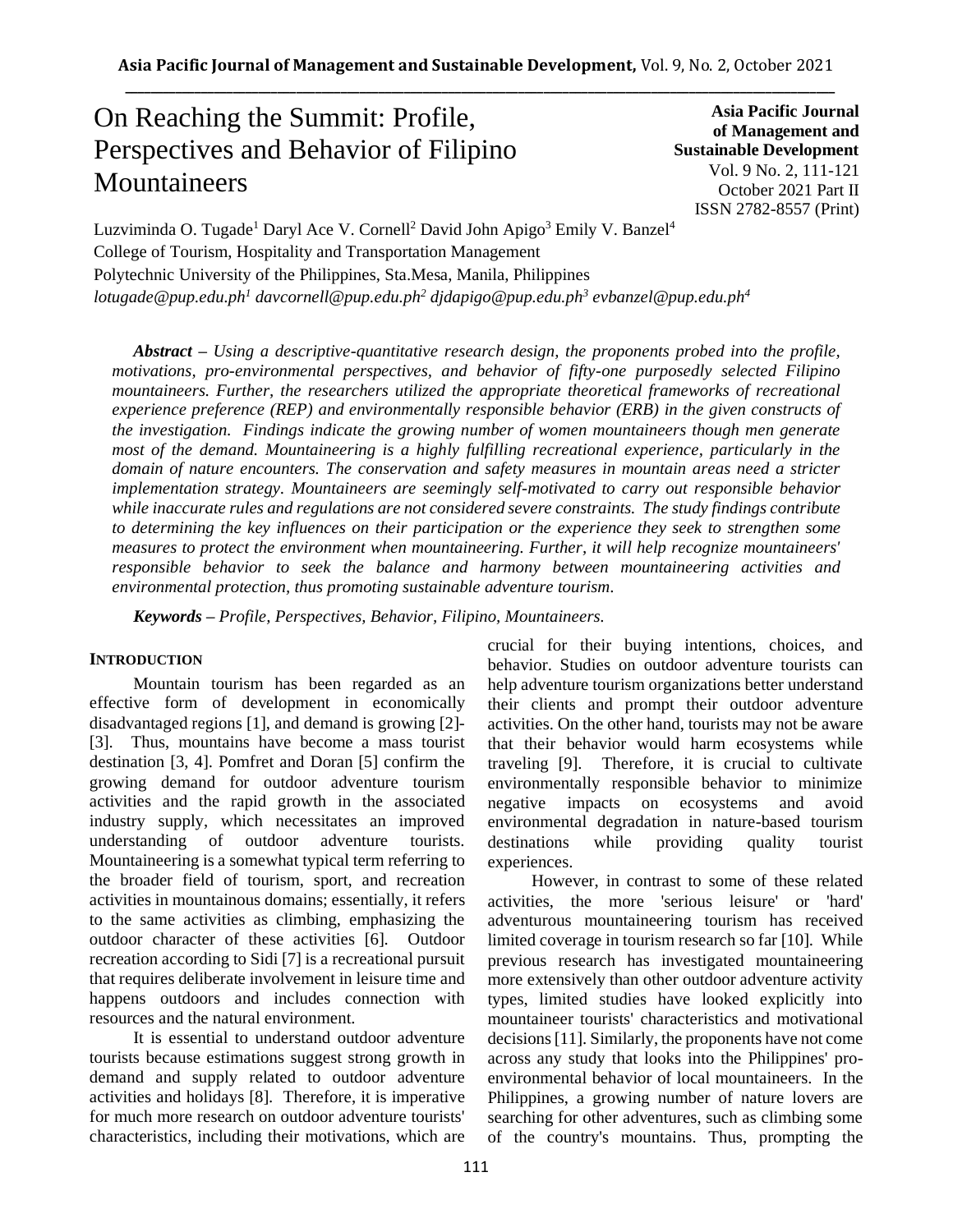Department of Environment and Natural Resources (DENR) to implement stricter rules for mountaineers, especially when climbing within Protected Areas (Pas) covered by Republic Act 7586 or the National Integrated Protected Areas (NIPAs) Act [12]. Therefore, the current research desires to fill this gap by investigating factors influencing Filipino mountaineers to participate in mountaineering and behave pro-environmentally.

### **OBJECTIVES OF THE STUDY**

 This paper provides a case study of selected Filipino mountaineers to extend further our understanding of outdoor adventure in the local setting. Furthermore, this study shall ascertain the triggering psychological dynamics influencing the tourists' intent to act pro-environmentally. Its findings will support the effective execution of environmental protection and conservation structures and programs at mountain destinations. Knowledge of activity preferences can assist destination developers design an effective promotion and create visitor experiences.

# **MATERIALS & METHODS**

Related literature reviews and previous study findings are utilized to formulate the instrument. Similarly, the appropriate theoretical frameworks of recreational experience preference (REP) and environmentally responsible behavior (ERB) served as the basis of each construct's descriptive statements in addition to inputs of selected mountaineers during a pre-survey. Information from experts is taken into consideration to establish the face validity of the instrument. A subset of content validity is face validity, where experts are asked their opinion about whether a tool measures the concept intended [16]. The five parts of the survey questionnaire consisted of disclosing consent, demographic profile, recreational experience motivations, mountaineering conservation and safety measures, and responsible behaviors. A four-point Likert scale was applied to gauge the responses for the motivation and implementation measure variables. In contrast, a three-point Likert scale applies to describe the frequency of performing a responsible behavior. Finally, a Likert scale is used to gauge opinions, attitudes, or behaviors prevalent in survey research because it operationalizes personality traits or perceptions [17].

The proponents utilized a descriptive – survey research design to accurately and systematically describe a population, situation, or phenomenon that answers the what, where, when, and how questions. Considering the study's interest is in mountaineers, the purposive sampling technique was utilized to collect data amongst this niche segment using a structured survey questionnaire distributed via google forms from February - March 2020. Purposive sampling can be used with several techniques in data gathering [13]. A study may be started with a survey; then, purposive sampling is done based on the study [14]. Out of the sixty-five online survey forms, fifty-one are successfully retrieved, representing a response rate of 78%. The researcher deemed it appropriate to use purposive sampling as a non-probability sampling technique considering that the desired respondents are chosen based on predetermined characteristics. Guest [15] justified using survey questionnaires as having a lower cognitive load on the respondent, leading to the more excellent response and more accurate data.

The descriptive statistics follow for data analysis. Descriptive statistics are utilized to present quantitative descriptions conveniently to simplify large amounts of data in a sensible way [18]. Frequency and percentage were used in dealing with the nominal data of the demographic profile. On the other hand, weighted arithmetic mean was used to determine the average responses of each variable being assessed.

# **RESULTS AND DISCUSSION**

Table 1 illustrates the key profiles of mountaineer respondents according to gender, age, employment, mountaineering experience, frequency, number of companions, and accident encounters.

The gender profile indicates men mountaineers generating most of the demand, yet the most dramatic increase in participation is currently amongst women [5]. The age profile of the respondents is not purely homogenous. Mountaineers' age ranges from  $21 - 54$ years old. Although Millennials aged 22 – 38 years old are the most active mountaineering participants. Millennials and younger generations will consist of 75% of all consumers and travellers and confidently take on more daring holidays by 2025 [19]. As to employment, mountaineer respondents are mainly gainfully employed in private sectors, highly educated, and have a disposable income to spend for mountaineering. Lee et al. [20] and Solop et al. [21] emphasized that income, education, and occupation factors positively affect participation in outdoor activities.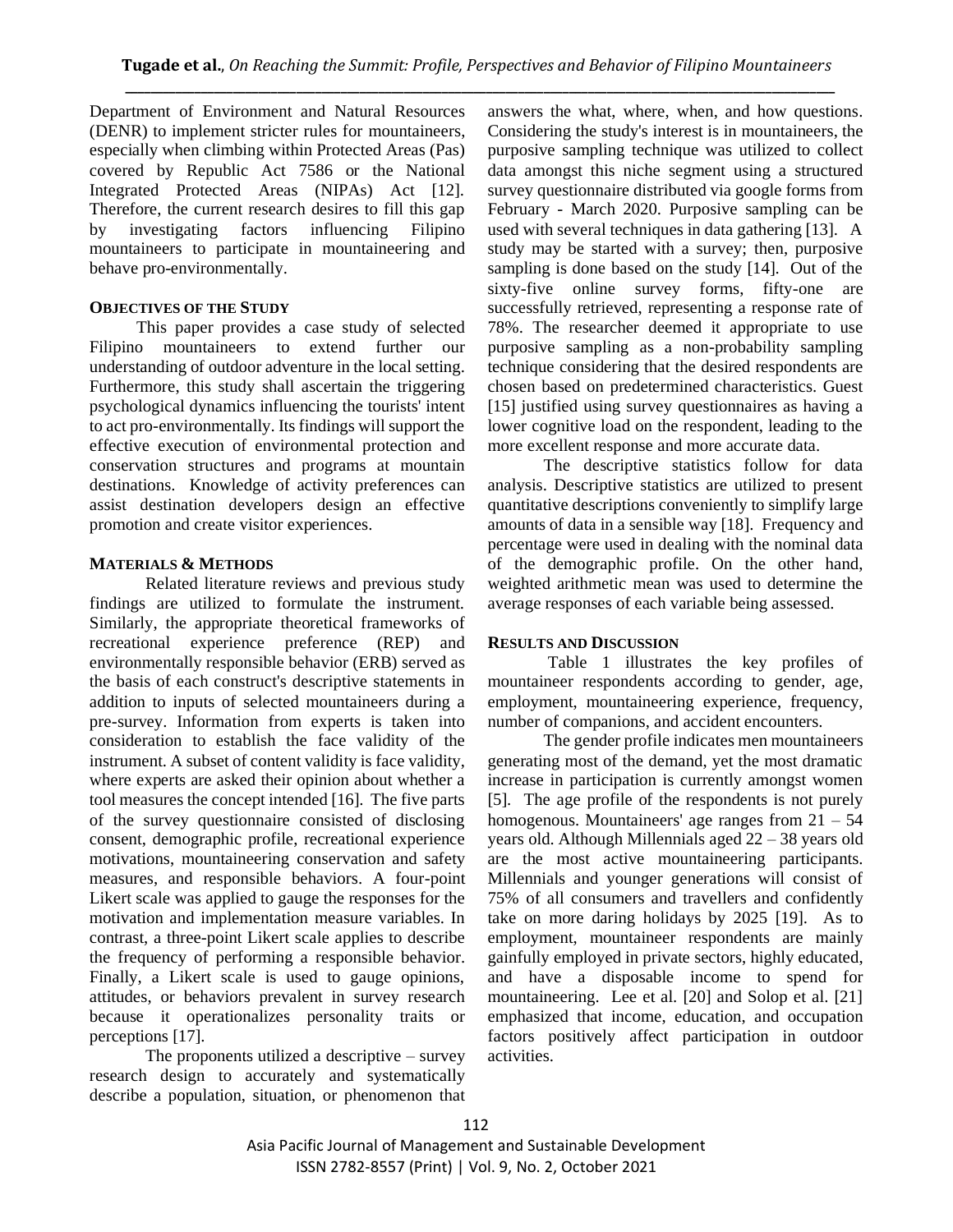| <b>Demographic Profile</b> |                   | f              | $\frac{0}{0}$ |
|----------------------------|-------------------|----------------|---------------|
| Gender                     | Male              | 31             | 60.8          |
|                            | Female            | 20             | 39.2          |
| Age                        | $21 - 30$         | 12             | 23.5          |
|                            | $31 - 40$         | 20             | 39.2          |
|                            | $41 - 50$         | 15             | 29.4          |
|                            | $51 - 60$         | $\overline{4}$ | 7.8           |
| Employment                 | Government        | $\overline{4}$ | 7.8           |
|                            | Private           | 41             | 80.4          |
|                            | Self-Employed     | 2              | 4             |
|                            | Student           | $\overline{c}$ | 4             |
|                            | Unemployed        | $\overline{2}$ | 4             |
| Mountaineering             | Highly            | 11             | 21.6          |
| Experience                 | Experienced       |                |               |
|                            | Novice            | 40             | 78.4          |
| Number of Mountains        | $1 - 5$           | 8              | 15.7          |
| Climbed                    | $6 - 10$          | 17             | 33.3          |
|                            | 11 -15            | 11             | 21.6          |
|                            | 16 and above      | 17             | 33.3          |
| Frequency of               | $1 - 2$ times     | 19             | 37.3          |
| Climbing/Year              | $3 - 5$ times     | 27             | 52.9          |
|                            | More than 6 times | 5              | 9.8           |
| Number of                  | $1 - 5$           | 12             | 23.5          |
| Companions                 | $6-10$            | 22             | 43.1          |
|                            | More than 10      | 20             | 39.2          |
| <b>Accident Encounters</b> | YES               | 17             | 33.3          |
|                            | NO                | 34             | 66.7          |

Table 1. Demographic Profile of Mountaineers

Mountaineering attracts a significant number of highly interested beginners. Pomfret and Bramwell [22] stressed that mountaineer tourists are driven by a mix of intrinsic and extrinsic motives independent of their experience level. As to the number of mountains climbed, data indicates the respondents' extreme passion for recreational mountaineering. It can be construed that they have a profound desire to develop mastery by developing skills and experience in more frequent mountaineering activities. Mountaineering requires highly developed skills that can only be created by repetitive and regular practice over time and after enduring arduous training [23]. Mountaineers are amicable individuals, as reflected in their profile, where they prefer to have more companions. Mountaineering is primarily practiced in groups where teamwork and support are significant parts of the activity [24]. As accidents become inevitable in mountain climbing, a considerable percentage (33.3%) encountered one. Notwithstanding training, equipment, and planning, an integral risk in mountain climbing exists. Soule et al. [25] confirm that the mountain is not a place that can be visited easily without adequate preparation. Monasterio et al. [23] demonstrate that it is also probable that less experienced, more thoughtless, and higher risktaking climbers were implicated in serious accidents at an earlier part of their climbing careers. For the last 40 years, a notable rise in high mountain climbers has been linked with the climbing activity's characteristics and the climber's profile [33].

| Table 2. Motivations of Mountaineers                                      |      |    |      |
|---------------------------------------------------------------------------|------|----|------|
| <b>Recreation Experience Domains</b>                                      | WM   | VI | Rank |
| Reinforcing Self-image $= 3.78$                                           |      |    |      |
| It gives me a humbling experience.                                        | 3.90 | HF | 1    |
| It is an ideal way of spending time.                                      | 3.65 | HF | 14   |
| Social Recognition $= 3.81$                                               |      |    |      |
| I get to see places that very few people see.                             | 3.83 | HF | 5    |
| It gives me a sense of achievement and                                    | 3.80 | HF | 8.5  |
| challenge.                                                                |      |    |      |
| Meeting Similar People $= 3.80$                                           |      |    |      |
| I get to meet people of same interest.                                    | 3.82 | HF | 6.5  |
| I get to have more social bonding with my                                 | 3.78 | HF | 10   |
| friends.                                                                  |      |    |      |
| <b>Skill and Endurance Development = 3.73</b>                             |      |    |      |
| I develop more will power and endurance.                                  | 3.86 | HF | 3    |
| I learn to move with calculated risk                                      | 3.59 | HF | 15   |
| $Physical \, Fitness = 3.78$                                              |      |    |      |
| It makes me physically fit.                                               | 3.75 | HF | 11   |
| It is a stress reliever.                                                  | 3.80 | HF | 8.5  |
| $Excitement = 3.70$                                                       |      |    |      |
| I get to overcome my fear.                                                | 3.67 | HF | 13   |
| It gives me a unique adrenalin rush.                                      | 3.73 | HF | 12   |
| $Enjoy Nature = 3.84$                                                     |      |    |      |
| It gives me a feeling of being with nature.                               | 3.82 | HF | 6.5  |
| I get to have more appreciation of natural                                | 3.88 | HF | 2    |
| landscape.                                                                |      |    |      |
| I become more environmentally responsible.                                | 3.84 | HF | 4    |
| <b>Grand Mean</b>                                                         | 3.78 | HF |      |
| Legends: 4 (3.26-4.00) Highly Fulfilled; 3 (2.51 -3.25) Fairly Fulfilled; |      |    |      |
| 2 (1.76 – 2.50) Somewhat not Fulfilled; 1 (1.00-1.75) Not Fulfilled       |      |    |      |

Table 2 presents the mean assessment of mountaineers' fulfilment in mountaineering activities. The survey presents seven different domains of recreational experience preference in mountaineering. These are reinforcement of self-image, social recognition, meeting similar people, skill and endurance development, physical fitness, excitement, and enjoying nature. Activity preferences are activities chosen by sport tourism participants and can be used as a basis for conducting market segmentation [26]. The experience supports why people engage in recreation, provides direction in understanding what people desire from the hobby, and suggests how it might do them good.

Findings denote that respondents positively fulfil all seven domains of mountaineering recreation and that mountaineering is an enriching outdoor adventure activity. Their mean ratings range from 3.59 – 3.90. The top three affirmations indicated in the statements, "It gives me a humbling experience" (Self-image Domain), "I get to have more appreciation of natural landscape" (Nature Domain), and "I develop more will power, and endurance" (Skill and Endurance Domain) with mean ratings of 3.90, 3.88 and 3.86respectively, reflect the intense passion of the respondents towards mountaineering. Pomfret [11] affirms that mountaineering may be the prototypical exemplar of adventure tourism, and mountaineering is closely related to intense emotional experiences.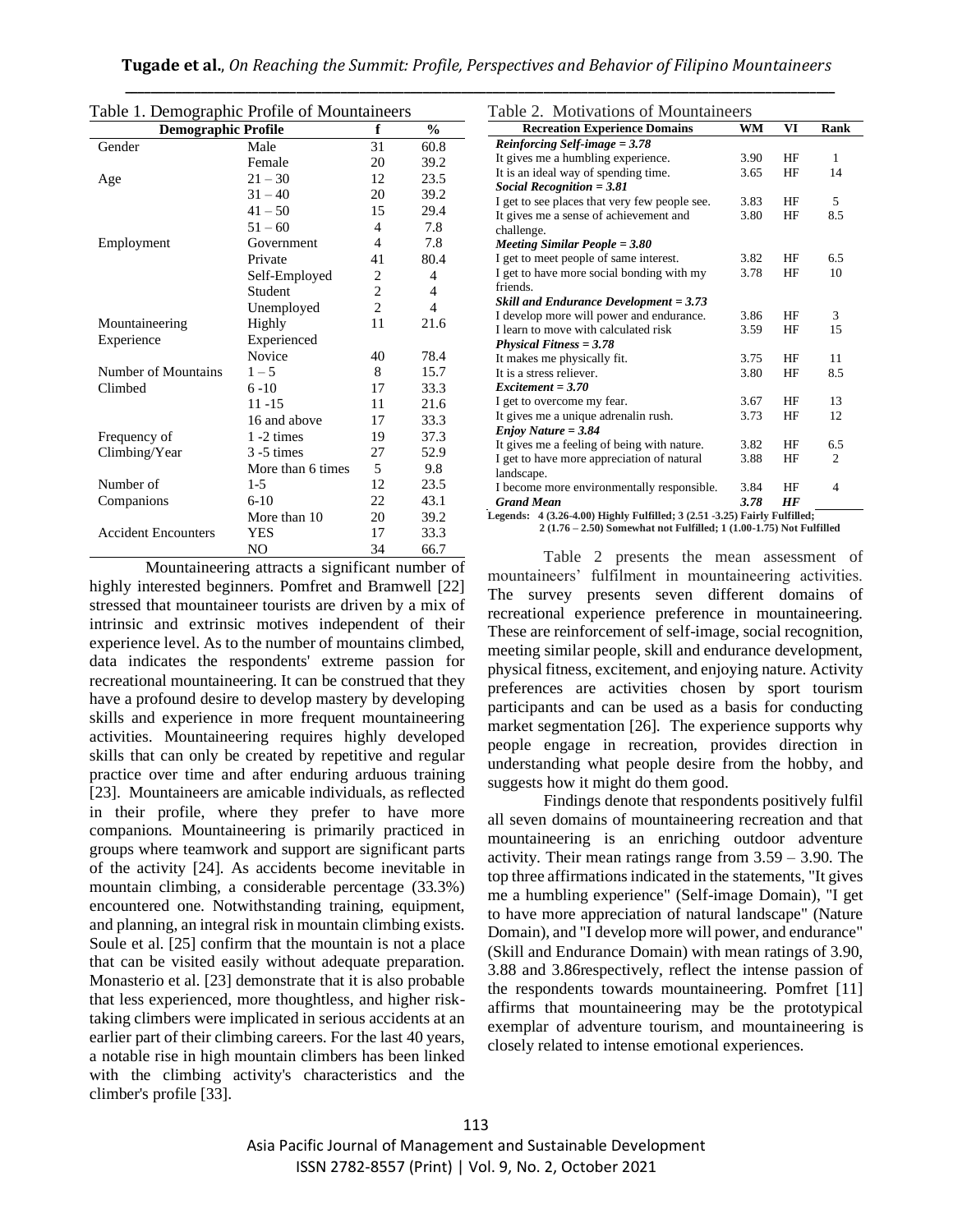The domain of enjoying nature surfaces with the highest average mean rating of 3.84. Another way to appreciate nature is through mountains and forests as natural attractions. As a category of adventure tourists, mountaineer tourists enjoy visiting places that offer scenic beauty, unique natural formations, and opportunities to experience activities in remote wilderness environments [27]. Visitors consider the scenic values a primary value to mountain destinations [28].

However, the excitement domain attains the lowest mean score of 3.70, although still interpreted as highly fulfilled. Overcoming own internal challenges, whether that means confronting fears, pushing to limits, or attempting to stage the best effort in terms of physical and mental accomplishment, is an intrinsic motivation for most climbers. Interestingly, risk-taking and sensation-seeking had low importance for all experience levels [29]. Therefore, risk-taking may not be the goal of mountaineers at any experience level but rather a means to fulfil other purposes like the need for stimulation and self-expression [29]. However, further research has asserted that risk and thrill are only secondary motivations for engaging in adventure [30].

Table 3. Implementation of Conservation and Safety Measures

| <b>Indicators</b>                                  | WM   | VI             | Rank           |
|----------------------------------------------------|------|----------------|----------------|
| Conservation Measures (3.28 - Highly Implemented)  |      |                |                |
| Charging of entrance fees and environmental        | 3.39 | H <sub>I</sub> | 5              |
| charges                                            |      |                |                |
| Violators are fined.                               | 3.08 | FI             | 17.5           |
| Roads and trails are kept to a minimum             | 3.29 | HI             | 9              |
| Any form of vandalism and littering is strictly    | 3.22 | FI             | 11             |
| observed.                                          |      |                |                |
| There are protected areas as off-limits.           | 3.45 | HI             | $\overline{4}$ |
| There is limit on mountaineers per day.            | 3.08 | FI             | 17.5           |
| Use of vehicle is restricted.                      | 3.20 | FI             | 12             |
| Bonfire is not allowed                             | 3.33 | HІ             | $\tau$         |
| Taking of plants and animals are strictly          | 3.55 | HI             | 1.5            |
| prohibited.                                        |      |                |                |
| Routes are differentiated for trekking and riding. | 3.35 | HI             | 6              |
| Camping is regulated if not prohibited.            | 3.25 | FI             | 10             |
| A regulatory staff stays at the camp.              | 3.18 | FI             | 13             |
| Safety Measures (3.16 – Fairly Implemented)        |      |                |                |
| There are trained personnel to attend during an    | 3.14 | FI             | 15             |
| emergency.                                         |      |                |                |
| Safety signs are made visible.                     | 3.10 | FI             | 16             |
| Pre-climb orientation is required.                 | 3.47 | HI             | 3              |
| Climbers should hire the service of registered     | 3.55 | HI             | 1.5            |
| mountain guides.                                   |      |                |                |
| A climbing permit is required.                     | 3.31 | HI             | 8              |
| Restrictions regarding age limit and physical      | 2.98 | FI             | 19             |
| requirements for mountaineers exist.               |      |                |                |
| Climbers need to present a proof of being          | 2.86 | FI             | 21             |
| physically fit to climb.                           |      |                |                |
| Smoking is not allowed.                            | 2.88 | FI             | 20             |
| Protective clothing and safety gears are required. | 3.16 | FI             | 14             |
| <b>Grand Mean</b>                                  | 3.23 | <b>FI</b>      |                |

**Legends: 4 (3.26-4.00) Highly Implemented; 3 (2.51 -3.25) Fairly Implemented; 2 (1.76 – 2.50) Somewhat not Implemented; 1 (1.00-1.75) Not Implemented**

Table 3 illustrates the mean assessment on the implementation of conservation and safety measures in mountain destinations. Mountaineers need to observe the implementation of conservation and safety measures. However, results suggest that conservation measures (3.28) have stricter implementation than safety procedures (3.16). Overall performance is not that strong, as indicated by a mean value of 3.23, interpreted as fairly implemented. Likely, all conservation measures are vulnerable to projected changes, but also they should involve sources of adaptive capacity and resilience that can support dynamic stewardship of nature reserves [38].

Further, given the twelve indicators presented as conservation measures, six are highly implemented, while the other six are fairly executed, reflecting a need for more incredible performance. Respondent mountaineers affirm that the procedures about prohibitions for taking plants and animals, marking protected areas as off-limits, charging entrance fees, surface prohibition of a bonfire, differentiated routes for trekking and riding, and keeping roads and trails to a minimum are exceedingly operationalized. The surge of recreational mountaineers brought about by mass tourism affects the mountain areas' conservation measures. During the last decades, high mountains are experiencing a massive cultural and socio-economical shift in many world regions [31]. Ethical principles, including the principles of conservation, were a significant part of the ethos of climbing. Unfortunately, real climbers are often replaced by tourists with big ambition, aptly described by Apollo [32]. Climbers and other people visiting mountains wipe out plants by trampling. Apollo [33] describes that outside the camps area occurs a ring of abundant vegetation, which is probably related to tourists, specifically with the products of their urination. Transport facilities have increased visitors, and tourism has become a significant economic element in the high mountain and nature reserves [34]. Although plenty of natural resources, mountains have generally been less amenable to large human populations [35]. The marking of mountains as protected areas prevents further damage to the existing flora and fauna. In the Philippines, 13 out 240 protected areas are supported by laws and the rest is covered by presidential proclamations or executive orders, which served as initial components and may be re-evaluated by the Environment and Natural Resources (DENR) upon the recommendation of the Protected Area Management Board (PAMB), the highest policy-making body of a protected area [36].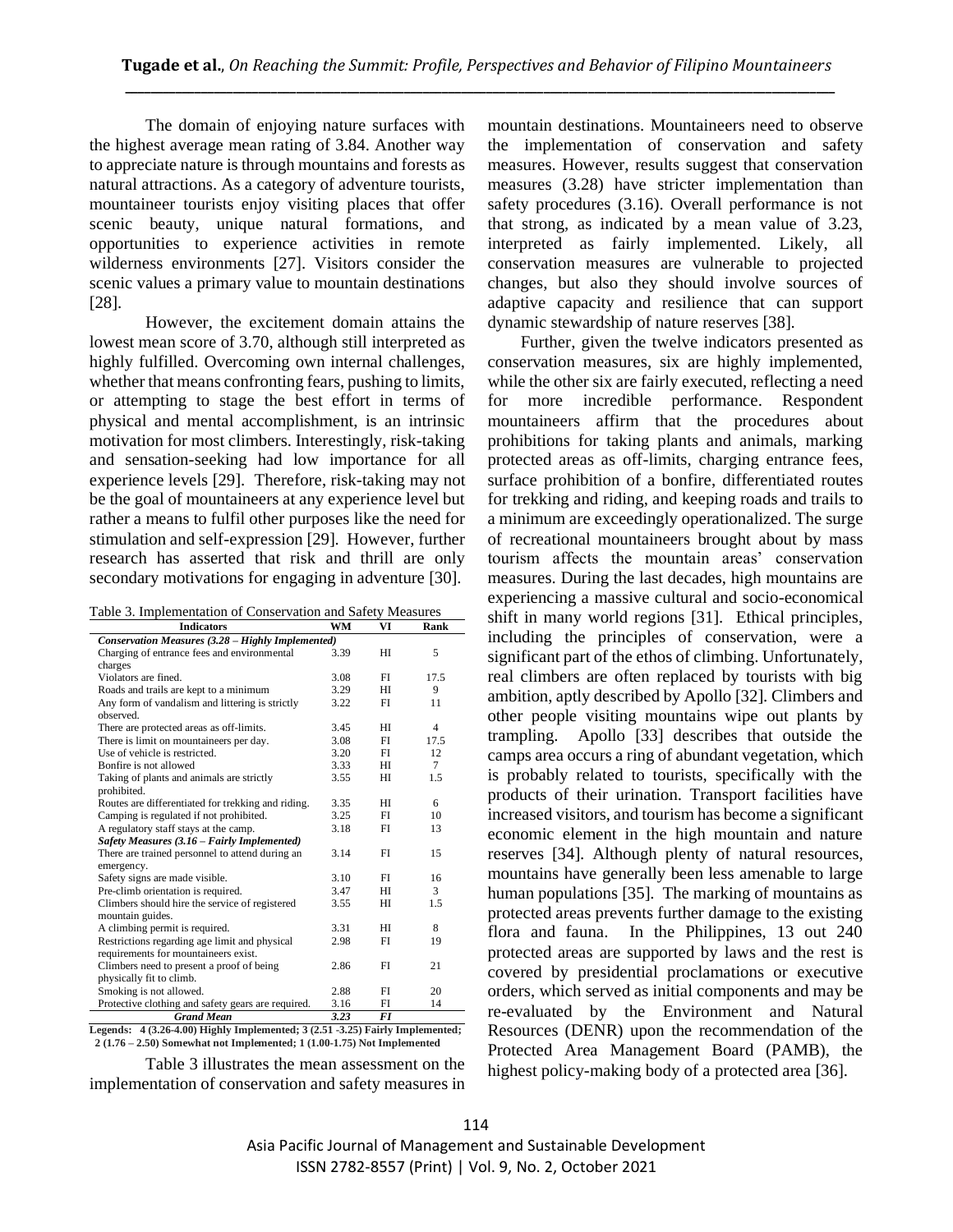Although statistically, the average evaluation falls into highly implemented, the vigour of implementation is not that solid as supported by almost 50% of conservation measures being fairly implemented. It is unmistakable that some other conservation strategies require the more effective discharge of actions regarding the limit on carrying capacity, imposition of fines for violations, regulatory personnel's regular presence, vandalism, prohibition of camping, and vehicle restriction. Ideally, execution should be exceptionally prescribed to guarantee the consistency and sustainability of beneficial outcomes in the mountain ecosystem. Conservation measures are crucial in the protection of the natural mountain environment. Many mountain climbers affect the mountain environment, affecting both people (local communities) and nature [33]. Wilkinson [39] discloses that in 2019, Nepal issued a record number of 381 climbing permits and a roughly similar number of licenses to guides and Sherpas, contributing to crowding in Mt. Everest. Currently, that delicate ecosystem is being visited by increasing level of tourism activity, which have been growing since the 1960s around the globe [40]. The threat from mass tourism is due to the frequency of visits to relatively small areas, which are usually of great ecological importance [41]. As today's travel to high mountains is no longer restricted to experienced mountaineers [42] the introduction of entrance fees and fines to natural attractions may help counteract the threat of inadequate funds for site maintenance and management [43].

As to safety measures, respondents verify that they are pretty implemented as held by a mean mark of 3.16, which is reflective of a flimsier discharge of rules to ensure the safety of mountaineers. Three out of nine are highly implemented, which suggests somewhat insubstantial putting into practice the other indicators. The pre-climb orientation, acquisition of climbing permits, and mandatory service of mountain guides are highly functional. However, prohibition of smoking, presentation of a fit to climb certificate, visibility of safety signs, presence of trained personnel to handle an emergency, and wearing protective clothing and safety gears are not that compelling, as supported by their mean ratings of fair execution. There are chances that not all mountaineers adhere to these safety procedures, which can be attributed to the lacking of strength in their implementation. As nature can only do so much to protect itself from irresponsible mountaineers, it can be construed that mountain authorities prioritize the protection of the mountain environment over its climbers. In contrast, mountaineers' safety relies significantly on their knowledge, skills, and compliance with environmental rules.

Respondents verify that they are compelled to present a climbing permit and attend a pre-climb orientation as a chance for all the participants to convene before the climb itself. Not following the preclimb is considered unethical. One of the purposes of a pre-climb is to set the participants' expectations, which will help the organizers make the necessary arrangements. Mountain guides are certified by local authorities or mountain guide associations as specially trained and experienced professional mountaineers. Nowadays, 90 percent of successful Mt. Everest climbers come from group tours led by a mountaineering leader, but many clients don't have the necessary mountaineering skills [44]. Salim et al. [45] emphasize mountain guides being among the most reliable professionals in the field. The aspect of a stricter measure to present a medical clearance has to be considered. It can be an alarming practice of local mountain authorities not to oblige the presentation of medical support to prove that mountaineers are physically fit to climb. The requirement has generated mixed reactions from mountaineers, with some contesting the additional "hassle." With or without a medical certificate, hikers need to consult with their medical doctors about hiking activities if they have risk factors (i.e., old age, pre-existing medical conditions). Others have contested that given the fact that the desired mountain is attracting not just ordinary mountaineers but casual hikers, a medical certificate would be beneficial in avoiding future deaths [46].

Further, it is prominent that five other measures appear to be not that convincing in the application. It can be taken that local mountain authorities are somewhat lenient with their guidelines, as the findings illustrate. Policies regarding the prohibition of smoking, restrictions on age limit and physical requirements, visibility of safety signs, presence of trained personnel, and wearing protective clothing and safety gear among mountaineers are not strictly enforced. The initial global assessment of the environmental rule of law discovers insubstantial execution as a worldwide trend that aggravates environmental threats, despite prolific growth in environmental regulations and agencies worldwide over the last four decades [47]. The presence of cigarette butts found along camping and trail areas indicate the smoking practice of mountaineers during the climb, which can potentially initiate forest fire, in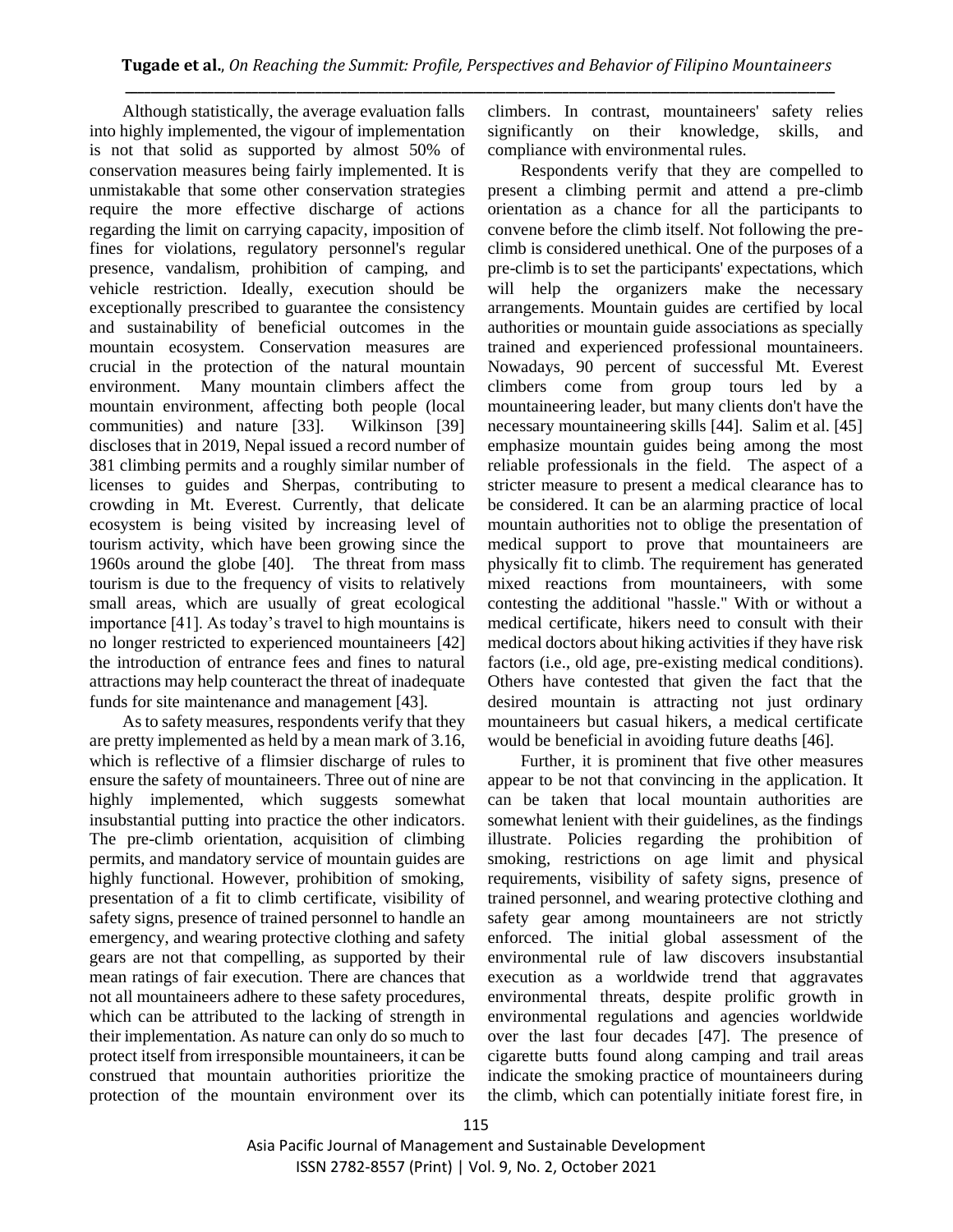addition to the health hazards faced by passive smokers. As to visibility of safety signs, recreational visitors in mountain areas are distributed in different stages, necessitating visible safety signs serving as educational signages or warning signs. Pothercary [48] suggests considering more along the lines of education as the best way to influence people's behavior. Apollo [49] confirms that mountaineering varies at various stages and that the most critical ones are in the second and third stages–those at the last village on the regular road. The limited presence of trained personnel led to insufficient staff to oversee mountaineers' activities, [50-55] that many nature destinations do not have sufficient staff for its day-to-day operation and enforcement. Surprisingly, to a great level, the recent deaths on Mt. Everest have something to do with lowcost mountaineering management and inexperienced tour operators [44].

It can be discerned that most of the management type is based on regulating visitors' behavior and activities mainly because intentionally or unknowingly, visitors' actions can cause adverse effects to the mountain ecosystems. It can be assumed that when mountaineering, humans cause more harm to the environment than nature does. Considering that it is a high-risk nature encounter, accidents are inevitable. Inexperienced climbers, either through ignorance or arrogance, do not meet basic safety standards. Monasterio et al. [23] confirm that it is also likely that less experienced, more impulsive, and higher risktaking climbers were part of severe accidents at earlier stages of their climbing careers. Catalan et al. [35] emphasize all conservation measures are being susceptible to probable transformations. Still, they should also comprise adaptive capability and flexibility bases to endure active stewardship of nature reserves.

#### **Responsible Behavior of Mountaineers**

Table 4 describes the mean assessment of the occurrence of responsible behavior among mountaineers. Fifteen statements representing responsible behaviours are found to be frequently practiced by the respondents. In addition, they affirm to demonstrate a consistently desirable behavior when mountaineering, as evidenced by an average mean rating of 2.74. The statements "I respect all forms of plants and animals that I encounter in the mountain," "I keep my litter until the entire duration of the climb," and "I wear protective gears and carry safety devices when climbing" attain the highest mean evaluation of 2.96, 2.94 and 2.92 respectively.

| <b>Table 4. Responsible Behavior of Mountaineers</b> |  |
|------------------------------------------------------|--|
|------------------------------------------------------|--|

| <b>Responsible Behavior Criteria</b>             | <b>WM</b> | VI               | Rank           |
|--------------------------------------------------|-----------|------------------|----------------|
| I am interested to pay more as the amount or     | 2.35      | A                | 15             |
| quality of the environmental good to be          |           |                  |                |
| provided increases.                              |           |                  |                |
| I comply with conservation measures when         | 2.69      | $\overline{A}$   | 12             |
| they are strictly enforced.                      |           |                  |                |
| I correct the attitude of other climbers who     | 2.61      | A                | 13             |
| violate environmental conservation.              |           |                  |                |
| I sacrifice my personal enjoyment to observe     | 2.75      | A                | 7.5            |
| compliance with conservation measures.           |           |                  |                |
| I comply with conservation measures even if      | 2.82      | $\mathsf{A}$     | 5              |
| they are not reasonable to my understanding.     |           |                  |                |
| I comply with conservation measures even if      | 2.75      | $\overline{A}$   | 7.5            |
| there are no educational signages or warning     |           |                  |                |
| signs in the area.                               |           |                  |                |
| I walk in designated trails only.                | 2.78      | $\mathbf{A}$     | 6              |
| I am willing to pay reasonable fine for any      | 2.71      | A                | 10.5           |
| violation with conservation measures.            |           |                  |                |
| I wear protective gears and carry safety         | 2.92      | A                | 3              |
| devices when climbing.                           |           |                  |                |
| I seriously attend a pre-climb orientation.      | 2.74      | A                | 9              |
| I keep my own litter until the entire duration   | 2.94      | $\mathsf{A}$     | $\overline{c}$ |
| of the climb.                                    |           |                  |                |
| I comply with non-smoking rules during the       | 2.71      | $\overline{A}$   | 10.5           |
| entire duration of the climb.                    |           |                  |                |
| I respect all forms of plants and animals that I | 2.96      | A                | 1              |
| encounter in the mountain.                       |           |                  |                |
| I remain compliant with conservation             | 2.84      | $\mathsf{A}$     | $\overline{4}$ |
| measures even if others violate                  |           |                  |                |
| I assist fellow mountaineers during              | 2.59      | A                | 14             |
| emergencies.                                     |           |                  |                |
| <b>Grand Mean</b>                                | 2.74      | $\boldsymbol{A}$ |                |

Respondents' climbing profile shows their repeated adventure in the mountains. It can be interpreted that the development of their environmentally responsible behavior can be related to their familiarity with the natural mountain environment brought about by their frequent exposure. Ballantyne et al. [56] suggested that nature-based tourists' experiences increase their sympathy for the natural environment and animals, increase conservation knowledge, environmental awareness, and environmentally responsible behavior [57]. These experiences comprise individual thoughts, emotions, feelings, knowledge, and skills formed when mountaineering.

However, the statements, "I am interested in paying more as the amount or quality of the environmental good to be provided increases," "I assist fellow mountaineers during emergencies," and "I correct the attitude of other climbers who violate environmental conservation" with mean scores of 2.35, 2.59 and 2.61 respectively, surface as the least of their responsible behaviours, though described as observed continuously. Ong and Musa [58] describe responsible mountaineering behavior as a complex behaviour that needs to be performed by the mountaineers to guarantee their safety and security while mountain climbing. From the self-assessments, they affirm to demonstrate responsible behaviours all the time when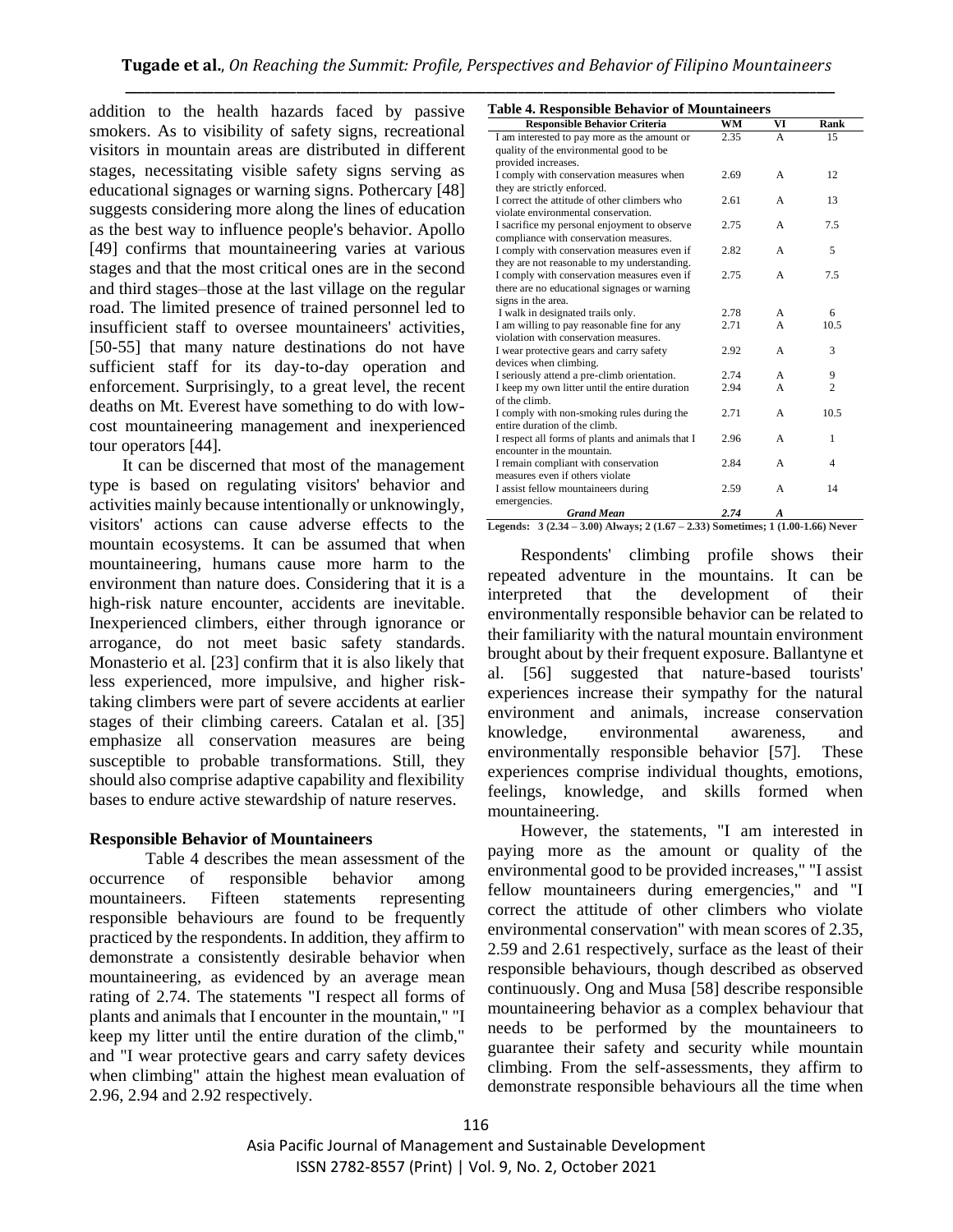mountaineering. It can be interpreted that their regular exposure to the activity honed them to become sensible with nature, as their climbing profile indicates. Similarly, these findings illustrate that mountaineers have a profound environmental sensitivity. Sia et al. [59] and Chen and Yeh [60] have suggested that sensitivity to the environment is the best ERB predictor. Environmental sensitivity refers to a person's understanding of ecological problems, developed through various experiences, such as nature-based recreation activities [ 61, 62].

Consequently, people with greater environmental sensitivity tend to engage in more ERB. With the fast development of mountaineering activities, there is a maturity in responsible mountaineering behavior among the participants. Bear, Manning, and Izard [63] agree that "responsible behavior requires selfmotivation and self-guidance, and not obedience and compliance to laws merely in compliance to external monitoring, rewards, and punishment."

It can be inferred that mountaineers least prefer financial actions based on their responsible behavior, thinking that the government allots funds for conservation. Most nature-based tourist destinations charge minimal charges like entrance fees, environmental fees, and fines for violations, constituting their conservation fund. However, some are intentionally set high to discourage visitations. Tourists pay entrance and activity fees to access a protected area (PA) or natural site of interest, consume its facilities, and specific site-based recreational activities. Revenues from these fees can subsidize biodiversity conservation through maintenance by specific sites or protected area systems, revenue allocation bargains with communities, and apportioned allocation from the central government or agencies. Introducing entrance fees to natural attractions may help counteract the threat of inadequate public funds for site maintenance and management [43]. Inappropriately, many other protected areas, particularly in mid-and lower-income countries, set fees beneath the cost of providing the needed infrastructure for tourism, regardless of lacking steady substitute subsidy sources. This may be practiced to promote tourism, through the concern of rivalry from other sites or countries, or a deficiency of information about what visitors would be willing to pay to visit the site [64-70]. In the study of Wang and Jia [71], most of the respondents (73.6%) were cooperative to take a higher entrance fee for biodiversity conservation and environmental protection. In contrast, the remaining

26.4% were unwilling to pay a greater entrance fee. The most usual justification cited for the unwillingness to pay was the government's obligation to protect biodiversity and the environment. Witt's [72] findings suggest visitor demand was examined as relatively inelastic, with aggregate fee rises of 26% estimated to result in a 5% decrease in visitation.

Concerning civic action, attending to other mountaineers may not be their priority. Henley [73] reports that in Mt. Everest, climbers with their ardent desire to reach the summit would barely stop to help fellow climbers who are almost dying. Everest's argument around ethics has fumed since 2006, when a projected 40 climbers deliberately ignored a dying British mountaineer, David Sharp, without stopping. Instead, all mountaineers walked around David and continued toward the summit [74]. In an age when climbing Everest has become a practice of intense tourism open to anyone with \$10,000, human life comes to count for less than the gratification of a personal goal. Reports indicate an increasing number of climbers showing intentional neglect for the safety and suffering of sick climbers and self-interest in pursuing mountaineering goals, including behaviours affecting adverse environmental degradation [33, 49]. Simultaneously, correcting others who unknowingly or deliberately violate ecological rules is a persuasive action of responsible behavior. However, mountaineering participants who get to be prevented by fellow mountaineers from committing an environmental offense may feel insulted, thus preventing the responsible ones from interfering. A group instinctively desires to keep a friendly atmosphere. However, some pronouncements may threaten this pleasant atmosphere. Understanding each participant's motivations from the beginning must be recognized to determine the group's character and appraise possible pressures.

# **Conclusions and Recommendations**

Men comprise most of the demand in recreational mountaineering, yet there is a remarkable surge of women's involvement. The age profile of the respondents is not purely homogenous. Although Millennials are the most active mountaineering participants, Generation X is still enthusiastic. Mountaineers are gainfully employed and highly educated. Mountaineering attracts a significant number of highly interested beginners. They have a profound desire to develop mastery by developing skills and experience in more frequent mountaineering activities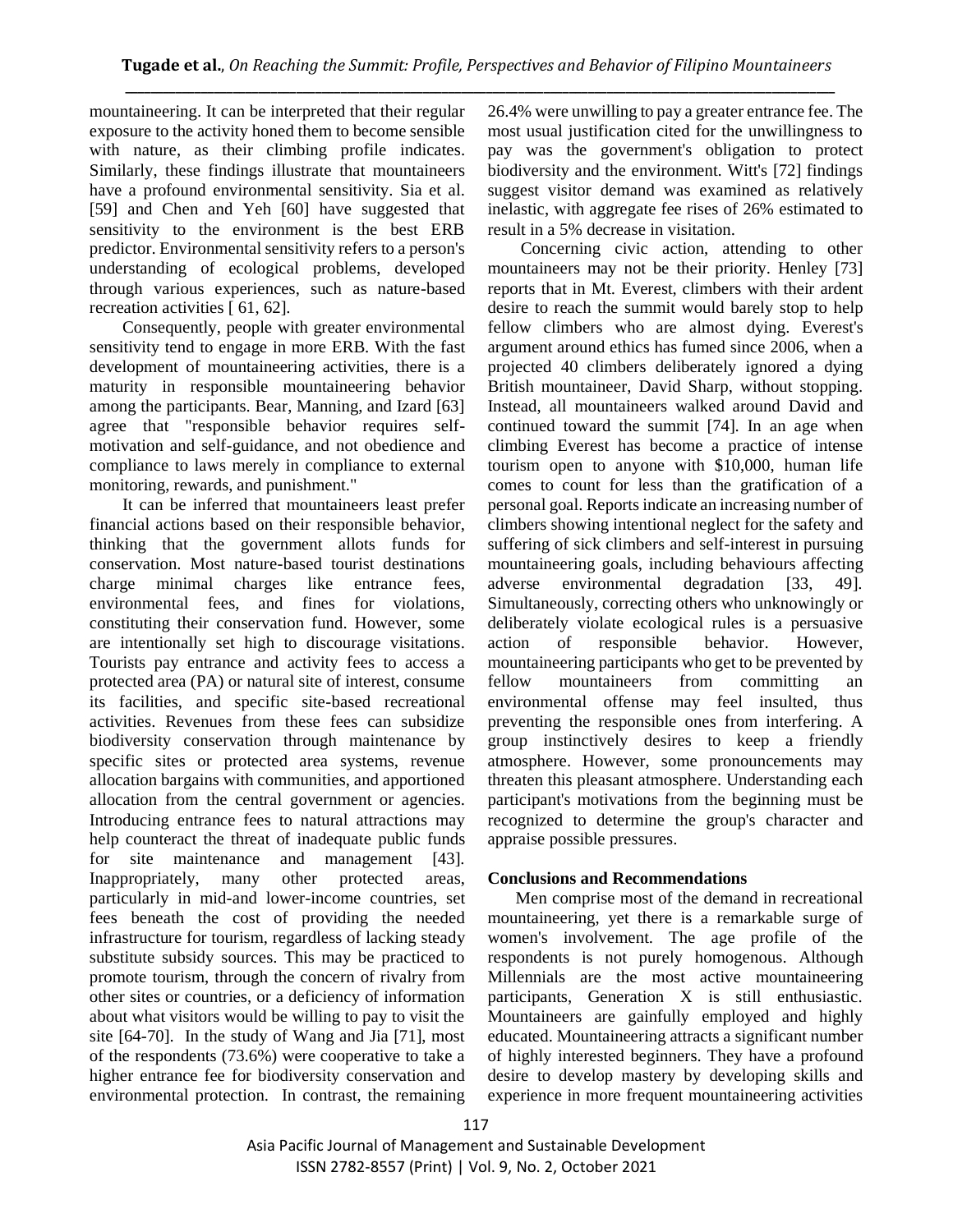in the group. Accidents being inevitable in such an adventure activity, mountaineers incur minor and significant mishaps. Profiling a niche market like mountaineers helps obtain their perceptions, interests, and knowledge as a basis of mountaineering programs and activities that promote conservation, safety, and experience. Individual mountaineers and climbing organizations should prioritize more responsible mountaineering activities that have a direct impact on safety. Focusing on security could result in the sustainability of safe climbing destinations that improve health by promoting physical activities and could lead to an increasing number of climbers with diverse profiles, skills, and experiences.

Mountaineering is a highly fulfilling recreational experience, particularly in the domain of nature encounters. The experience involves many elements, and the composition of each mountaineer's experience is subjective. Their expectations, preferences, and desired experiences are complex and subject to exchanges. Destination managers need to design educational activities that promote conservation and match the adventure market's recreational experience preference. Climb organizers need to educate climbers regarding mountaineering perspectives to foster beneficial conservation, improved safety, and a more rewarding experience.

An appropriate mechanism to ensure the strict implementation of conservation and safety measures in mountain areas is not in place, which provides opportunities for some mountaineers to demonstrate irresponsible behavior. Conservation and safety measures have to be appropriately formalized, strictly implemented, and consistently monitored in mountain areas. The knowledge obtained on visitor impacts along recreational trails can be incorporated into monitoring visitor consumption and resource situations, integral to tourism planning frameworks. Monitoring programs then validate the efficiency of specific management actions or prompt that management needs to be modified to include impacts within tolerable parameters. Visitor and resource effects can promote decisions on management approaches or activities for access guidelines. Pursuing a management measure that can accommodate visitor arrivals without rising burdens on the mountain ecosystem is imperative. Conservation measures have to be respected, compiled, and designed by the stakeholders concerned. Park management and associations must employ a contributing management process containing essential trade-offs. Managers in transboundary mountain regions should strive to synchronize the rules and management practices and exclude inconsistencies in methods. The information on all restrictions should be made available and easily understood on websites, in guidebooks, and precisely in the field (billboards, signs, etc.) and during mandatory pre-climb orientation. The mountaineering community should also aggressively participate in the broader policy and management deliberations to convey mountaineers' voices and practices to the decision-making table. Instruments such as sustainable tourism eco-labels and guidelines should be considered for the mountain context to propel improvements and best procedures on minimizing waste and greening the tourism sector in the mountains.

Mountaineers are seemingly self-motivated to carry out responsible behavior, while inaccurate implementations of rules and regulations are not considered as severe constraints. Instead, they reasonably count on their conventional behavioural beliefs, knowledge, and skills to steer their actions. Responsible behavior necessitates self-motivation and self-guidance and not obedience and submission to rules merely due to external regulation, incentive, and penalty. Identifying the responsible behaviours to encourage mountaineers can contribute to the protection of mountain environments, support safe mountaineering recreation and foster positive engagement with local communities. This has significant repercussions for management with their information and education programs made suited to mountaineers. The nature of programs is always more effective when there is a strong knowledge of the anticipated audience. Therefore, managers develop a wide range of opportunities (for visitors, in collaboration with stakeholders) to suit the changing recreational demands and boost prominent specifications of responsible behaviour.

As the study involved limited number of mountaineers, the findings can only be true and applicable to the specific subjects of the study, thus limiting the generalization of the conclusions. Future researchers may consider replicating the study to a wider group of respondents and possibly to other nature-based adventure destinations.

# **Acknowledgments**

This study is possible with the motivations and institutional support in the College of Tourism, Hospitality, and Transportation Management and the Polytechnic University of the Philippines. In addition,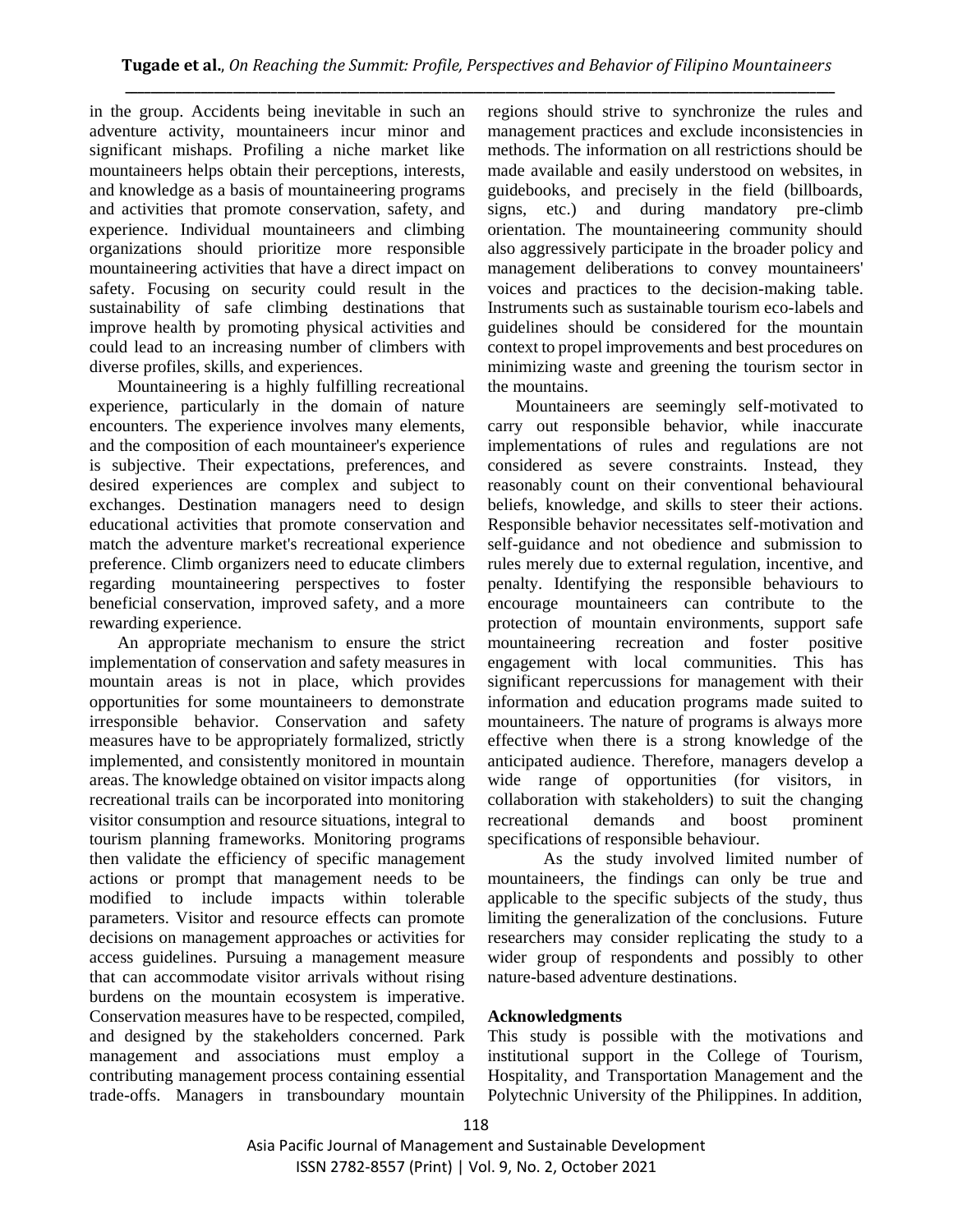the proponents are privileged to be Board Members of the Philippine Association of Researchers in Tourism, Hospitality, Inc, that support research advocacy.

#### **Declaration of Funding and Ownership**

This research is self-funded, though accomplished within the authors' official time at the Polytechnic University of the Philippines. This undertaking is collaborative authorship. The authors declare no conflict of interest.

#### **References**

- [1] Godde, P. M., Price, M. F., & Zimmermann, F. M. (2000). Tourism and development in mountain regions: Moving forward into the new millennium. In P. M. Godde, M. F. Price, & F. M. Zimmermann (Eds.), Tourism and development in mountain regions (pp. 1–25). Wallingford: CABI.
- [2] ATTA. (2013). Adventure tourism market study August 2013. Washington, DC: George Washington University
- [3] Beedie, P., & Hudson, S. (2003). The emergence of mountain based adventure tourism. *Annals of Tourism Research*, 30(3), 625–643.
- [4] Jones, T., Beeton, S., and Cooper, M., (2018). World heritage listing as a catalyst for collaboration: Can Mount Fuji's trail signs point the way for Japan's multi-purpose national parks? *Journal of Ecotourism* 17(3), 220–238. doi: 10.1080/14724049.2018.1503769.
- [5] Pomfret, G. and Doran, A. (2015). Gender and mountaineering tourism. In: MUSA, Ghazali, THOMPSON-CARR, Anna and HIGHAM, James, (eds.) Mountaineering Tourism. *Contemporary Geographies of Leisure, Tourism and Mobility* . Routledge, 138-155.
- [6] Seifert, L.; Wolf, P.; Schweizer, A. (2018). The Science of Climbing and Mountaineering; Routledge: London, UK.
- [7] Sidi, M. A. M., & Radzi, W. M. (2017). A study of motivation in outdoor recreational activities. International *Journal of Academic Research in Business and Social Sciences*. 7(3). 366-379.
- [8] ATTA (2018a), "Adventure tourism development index. The 2018 report", Adventure travel trade association, available at: adventuretravel.biz/research/2018-adventure-tourismdevelopment-index
- [9] Addison, P.F.E.; Koss, R.S.; O'Hara, T.D. (2008). Recreational use of a rocky intertidal reef in Victoria: Implications for ecological research and management.
- [10] Volgger, M. (2015). Mountaineering tourism*. Current Issues in Tourism, 18(12), 1218– 1220.* doi:10.1080/13683500.2015.1106648
- [11] Pomfret, G. (2006). Mountaineering adventure tourists: A conceptual framework for research. *Tourism Management*, 27(1), 113–123.
- [12] Business Mirror (April 23, 2017). "Mountaineers can destroy or save mountains". Retrieved from https://businessmirror.com.ph/2017/04/23/mountaine ers-can-destroy-or-save-mountains/.
- [13] Godambe, V.P. (1982). Estimation in survey sampling: robustness and optimality. *Journal of the American Statistical Association* 77:393-403.
- [14] Brown, K.M. (2006). Reconciling moral and legal collective entitlement: Implications for communitybased land reform. Land Use Policy 2:4.
- [15]Guest, C. (2019). Structured vs. Unstructured Questions. https://www.cvent.com/en/events/structured-vsunstructured-questions. Retrieved August 26, 2021
- [16] Heale, Roberta & Twycross, Alison. (2015). Validity and reliability in quantitative research. Evidence-Based Nursing. 18. 66-67.
- **[17]** Bhandari, P. (2021). A guide to operationalization. https://www.scribbr.com/methodology/operationaliza tion/. Retrieved August 26, 2021.
- [18] Trochim, William M.K., The Research Methods Knowledge Base. Internet page at URL: https://conjointly.com/kb/
- [19] IOL. (April 25, 2018). "Millennials demand more adventurous travel experiences". Retrieved from https://www.iol.co.za/travel/travel-news/millennialsdemand-more-adventurous-travel-experiences-14620544. Retrieved on 25 September 2020.
- [20] Lee, J., Scott, D. and Floyd, M.F. (2001). Structural inequalities in outdoor recreation participation: A multiple hierarchy stratification perspective. *Journal of Leisure Research,* 33(4), 427-449.
- [21] Solop, F.I., Hagen, K.K. and Ostergen, D. (2001). Back to nature: Visiting or not visiting our national parks. Public Perspective, 12(4), 41–43.
- [22] Pomfret, G. & Bramwell, B. (2014). The characteristics and motivational decisions of outdoor adventure tourists: a review and analysis*. Current Issues in Tourism.* 19. DOI: 10.1080/13683500.2014.925430.
- [23] Monasterio, E., Alamri, Y., & Mei-Dan, O. (2014). Personality characteristics in a population of mountain climbers. Wilderness and Environmental Medicine, 25, 214–219. DOI: 10.1016/j.wem.2013.12.028
- [24] Parra, M. (June 4, 2018). "What is Mountaineering? Equipment, Best Season, Top Sports". Retrieved from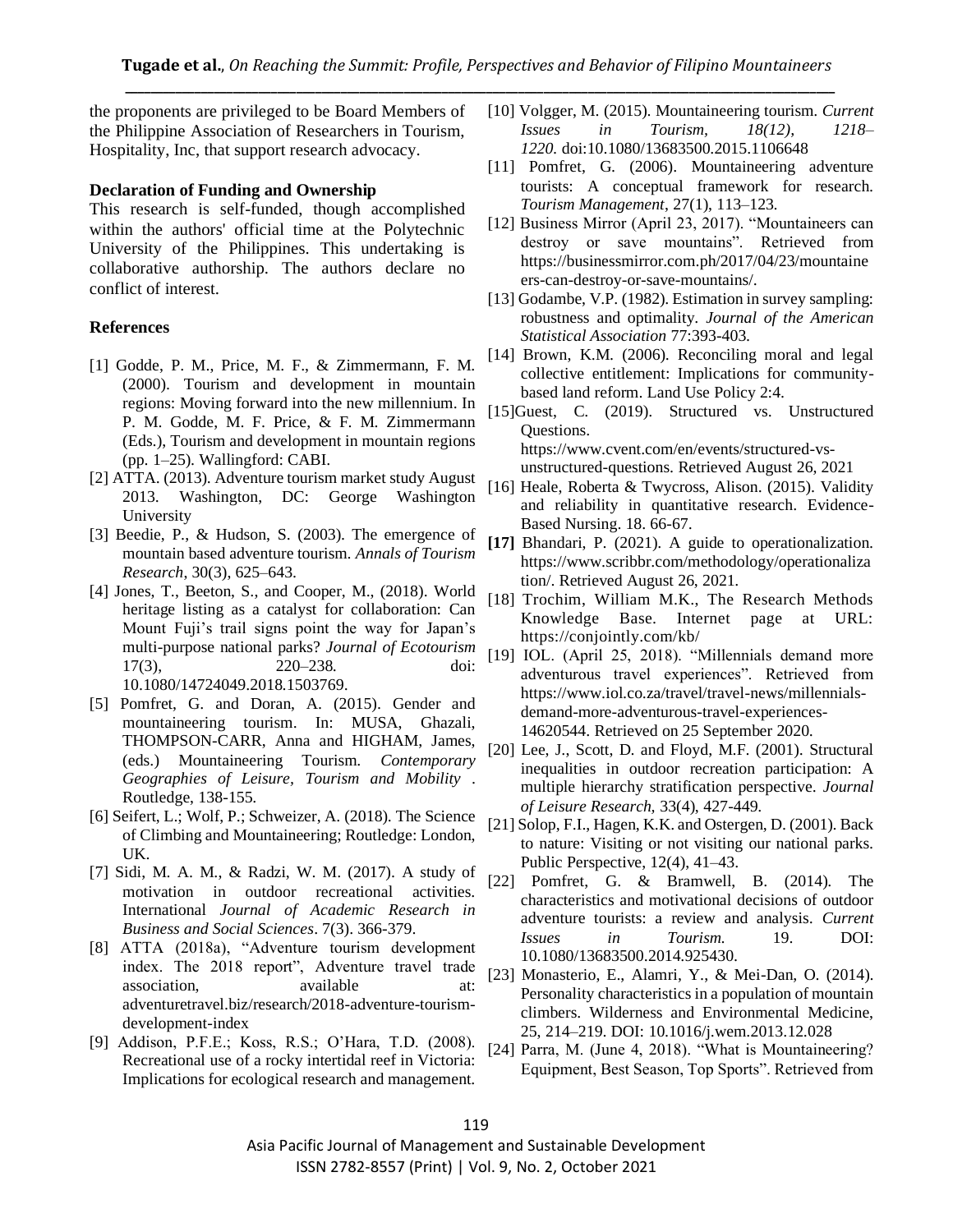https://www.explore-share.com/blog/what-ismountaineering/. Retrieved on 25 September 2020.

- [25] Soule, B., Lefevre, B.; Boutroy, E. Reynier, V.; Roux, F. and Corneloup, J. (2014). Accidentology of PETZL Foundation, 1-47.
- [26] Gaffar, V.; Yuniawati, Y.; Ridwanudin, O. (2019). A study of outdoor recreation motivation and activity 54(3) 10.35741/issn.0258-2724.54.3.23
- [27] Williams, Allan & Soutar, Geoffrey. (2005). Close to the "edge": Critical issues for adventure tourism 10. 247-261. 10.1080/10941660500309614.
- [28] Schirpke, Uta & Tasser, Erich & Tappeiner, Ulrike. Landscape and Urban Planning. 111. 1-12. 10.1016/j.landurbplan.2012.11.010.
- [29] Delle Fave, A., Bassi, M., & Massimini, F. (2003). Quality of Experience and Risk Perception in High-*Psychology*, 15(1), 82 - 98.
- [30] Kane, M. J., and Tucker, H. (2004). Adventure *Studies*, 4(3): 217–234. /10.1177/1468797604057323
- [31] Ooi N, Laing J, Mair J (2015) Sociocultural change facing ranchers in the Rocky Mountain West as a migration. J Rural Stud 41:59–71.
- [32] Apollo, M. (2011). Mountaineering. The highest form of mountain tourism - a multi-faceted phenomenon ed. SJ.T. Homa, L. Bandola, K. Daraz-Duda, pp. 317- 326. Cracow: Episteme.
- [33] Apollo, M. (2014). Climbing as a kind of human impact on the high mountain environment – based on *Nat. Appl. Sci.* 1061–1071.
- [34] Oian H (2013) Wilderness tourism and the moralities of commitment: hunting and angling as modes of landscapes in Norway*. J Rural Stud* 32:177–185.
- [35] Catalan J., Ninot J.M., Aniz M.M. (2017) The High Mountain Conservation in a Changing World. In: Conservation in a Changing World. *Advances in Global Change Research*, l 62. Springer, Cham. https://doi.org/10.1007/978-3-319-55982-7\_1
- **[36**] Mayuga, J. ( July 15, 2018). Strengthening the management of protected areas in Philippines. https://businessmirror.com.ph/2018/07/15/strengtheni ng-the-management-of-protected-areas-in-philippines
- [37] MoCTCA. (2017). Great Himalaya Trails Trail Standards Guidelines. Kathmandu: MoCTCA with technical assistance from SAMARTH-NMDP funded by DFID.
- mountain sports: Situation review & diagnosis. [38] Catalan, J., Ninot, J. M., & Aniz, M. M. (2017). *The High Mountain Conservation in a Changing World. Advances in Global Change Research, 3– 36.* doi:10.1007/978-3-319-55982-7\_1
- preferences. Journal of Southwest Jiaotong University. [39] Wilkinson, F. (2019). Climbing Mt. Everest, explained. https://www.nationalgeographic.co.uk/2019/02/climb ing-mount-everest-explained.
- operators*. Asia Pacific Journal of Tourism Research*. [40] Apollo, Michal & Andreychouk, Viacheslav. (2020). The dynamics of mountaineering's social impact: the progressive nature (stages) of host-guest interactions.
- (2013). Predicting scenic beauty of mountain regions. [41]Kruczek,Z.,Kruczek,M.,&Szromek,A.(2018).Possibili ties of using te tourism area life cycle model to understanding sustainable solution for tourism development in the Antartic Region. *Sustainability*,10 (1), 89.
- Altitude Rock Climbing. *Journal of Applied Sport*  [42] Nepal, S., & Mu, Y.. (2015). Mountaineering, commodification and risk perceptions in Nepal's Mt. Everest region.
- tourism: The freedom to play with reality. In: *Tourist*  [43] Reynisdottir, M. & Song, H. & Agrusa, J., (2008). Willingness to pay entrance fee to natural attractions: An Icelandic case study. *Tourism Management.* 29. 1076-1083. 10.1016/j.tourman.2008.02.016.
- result of mountain resort tourism and amenity [44] Dundruk, K. (November 18, 2019). "Dangers Facing Mt.Everest Climbers". Retrieved from https://www.tibettravel.org/tibet-traveladvice/mount-everest-climbers.html.
- [text in polish]. In Narod. Spoleczenstwo. Kultura, [45] Salim, E. Mourey, J. Ravanel, L. Picco, P. Gauchon, C. (2019). Mountain guides facing the effects of climate change. What perceptions and adaptation strategies at the foot of Mont Blanc?. *Journal of alpine research.* <https://doi.org/10.4000/rga.5865>
- the selected peaks of Seven Summits. *J. Selcuk Univ.*  [46] Lasco, G. (2015). Climb health: Sample medical certificate for hiking. http://www.pinoymountaineer.com/2015/12/climbhealth-sample-medical-certificate-for-hiking.html.
- engaging with the natures and animals of rural [47] UNEP (2019). Environmental Rule of Law: First Global Report. https://www.unep.org/resources/assessment/environ mental-rule-law-first-global-report.
- Catalan J., Ninot J., Aniz M. (eds) High Mountain [48] Pothecary, F. (2011, 12 Jul). [Key Informant Interview: Cairngorms National Park Authority, Outdoor Access Officer].
	- [49] Apollo, M. (2016). Mountaineer's waste: past, present and future. annals of valahia university of targoviste. *Geograp. Series*. 16, 13–32. doi: 10.1515/avutgs-2016-0002